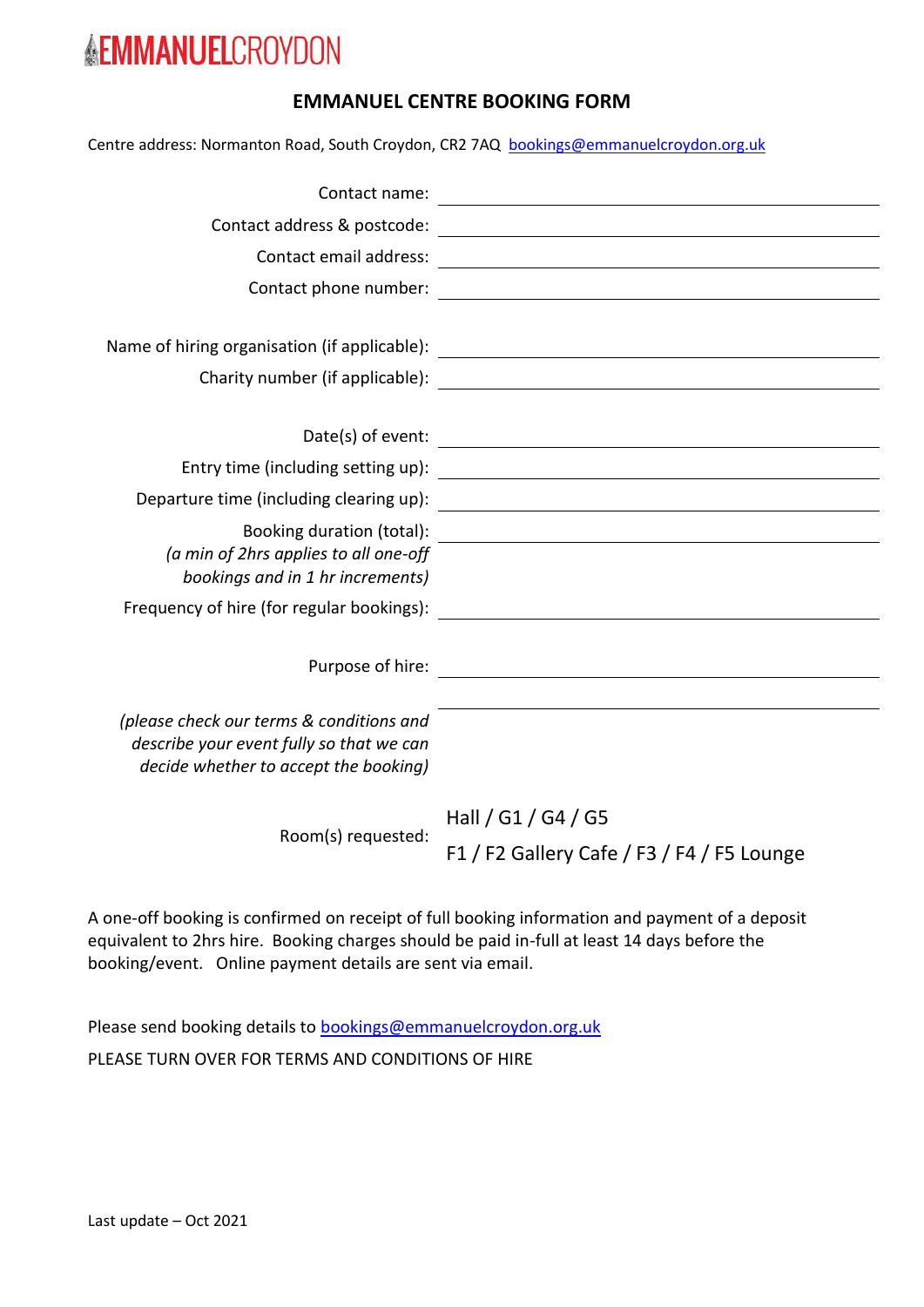## **EMMANUEL CENTRE - EXTERNAL BOOKING TERMS AND CONDITIONS**

## A PAYMENTS

- 1. A one-off booking is confirmed on receipt of full booking information and payment of a deposit equivalent to at least 2hrs hire. Booking charges should be paid in-full at least 14 days before the booking/event. Online payment details are sent via email.
- 2. A discretionary returnable deposit of up to £200 may be included in the charges and will be charged for all parties. This will be reimbursed if the premises are left in a satisfactory state and the key returned. If additional cleaning is required after the booking this will be deducted from the deposit at a rate of additional hour of booking.
- 3. (Regular bookings only) a monthly invoice will be raised prior to your booking. Payment should be received in full within 14 days of the invoice date.
- B RESPONSIBILITY, INSURANCE AND LICENSING
	- 4. The Church accepts no responsibility for any personal injury to people using the premises or the loss of, or damage to, their property/cars. Should an incident occur, an Accident Report Form must be completed and posted through the external letter box within 24 hours.
	- 5. Before a booking commences any regular hirer (greater than 3 hires per annum) using the facilities must produce evidence that they have Public Liability Insurance cover of at least £2.5m.
	- 6. During the hire period, the hirer is responsible for the supervision and security of the premises, protection of the fabric and contents from damage and the behaviour of all persons using the premises in connection with the hirer's activities. Hirers are responsible for any breakages and repair of damage.
	- 7. The hirer is responsible for having the required licence(s) and/or copyrights for the activities they wish to carry out on the premises. Failure to have the required licence(s) will result in the hirer being responsible for any breaches, penalties, or any other related consequences.

## C SAFEGUARDING

8. The hirer is required to ensure that children and vulnerable adults are protected at all times, by taking all reasonable steps to prevent injury, loss or damage occurring and that full liability insurance for this is carried. The hirer confirms that they have seen Church of England policies and guidelines for safeguarding children and vulnerable adults and agrees to abide by them. The policies are available online on<https://southwark.anglican.org/safeguarding/> website.

## D **EMERGENCY AND FIRST AID PROCEDURES**

- 9. The hirer must familiarise themselves with the Centre Guidelines, including the location of First Aid Boxes, Fire Doors, Fire Extinguishers, Fire Call points and Emergency Evacuation & Accident Procedure.
- 10. If the lift, fire or security alarms are set off during your use of the premises under this agreement Emmanuel Church will investigate and if deemed your responsibility the charges incurred by Emmanuel Church will be charged to you.

## E OTHER PRACTICALITIES

- 11. One-off bookings are for a minimum period of 2 hours.
- 12. (for evening bookings) Events and music must end and the premises be vacated (including time allocated for cleaning) by 8pm.
- 13. The hirer and their guests are expected to behave considerately to our neighbours in the way that you park, arrive and depart from the premises.
- 14. The hirer shall ensure that the Centre Guidelines, as currently attached and displayed, are complied with.

Last update – Oct 2021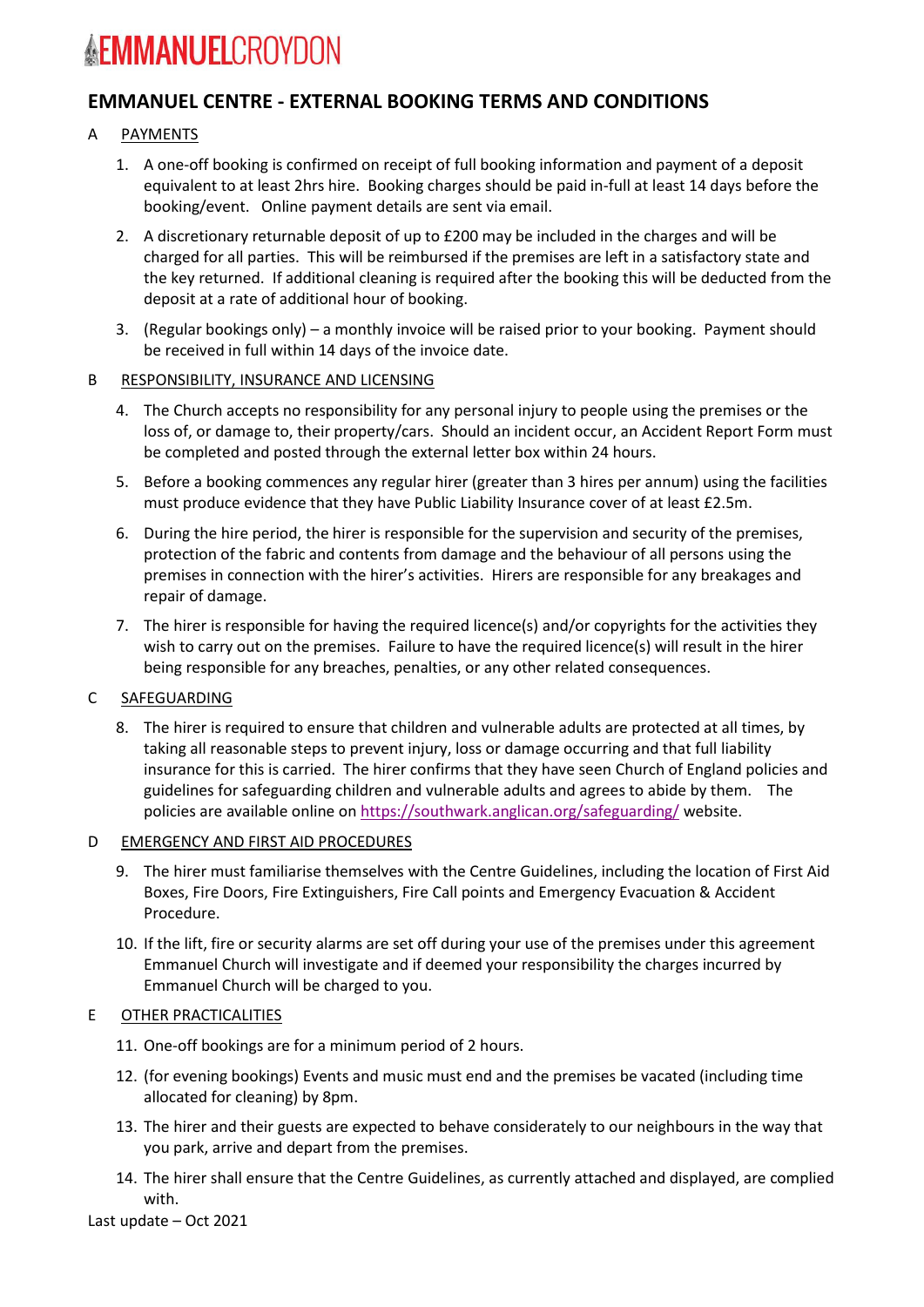- 15. We will only accept bookings for children's parties up to age 11.
- 16. NO SMOKING is permitted anywhere in the building.
- 17. Alcohol may only be served with the prior permission of the Bookings Secretary who will usually agree to its limited use if well supervised. The Church is not licensed and no alcohol may be sold. No alcohol shall be served to any person under the age of 18. No person under the age of 25 shall serve alcohol.
- 18. Hirers will have exclusive use of the room(s) booked for the agreed hire period there may be other people/groups using other parts of the building including shared use of foyer & entrance areas.
- 19. Hirers are expected to leave the room(s) clean & tidy after use:
	- a. Please take rubbish (general and food waste) and recycling home with you
	- b. Please leave furniture as you found it, e.g. returning hall chairs to the cupboard
	- c. Please leave the room(s) clean after use cleaning materials (vacuum cleaners, mops, brooms etc) are available in the cleaners cupboard.

#### F CANCELLATIONS

- 20. Emmanuel Church may very occasionally need to cancel external hire arrangements in order to use premises for its internal purposes – but will endeavour to give as much notice as possible including, where possible, offering alternative accommodation. A full refund will be given where a cancellation is unavoidable.
- 21. In the event that you need to cancel your booking, cancellation fees will be charged as below, based on the total value of the booking. The notice periods become effective upon receipt of written confirmation of the booking:

| Notice given before event date | <b>Cancellation Fee</b> |  |
|--------------------------------|-------------------------|--|
| $15+$ days                     | .50%                    |  |
| $2-14$ days                    | 80%                     |  |
| One day or less                | 100%                    |  |

## G CHRISTIAN ETHOS

22. Emmanuel Church will not allow the hire of the premises for events which are deemed to be against our Christian ethos or inconsistent with our vision. If an event is booked and is subsequently discovered that the theme or proposed activities or events are potentially contrary to that ethos or otherwise inappropriate for a church building, we reserve the right to cancel the booking on immediate notice including verbal notice. In these circumstances no refund will be given or compensation paid to the hirer. The hirer should check with the Bookings Secretary in advance of confirming any booking if the hirer is concerned that the proposed event or use of the premises may not be suitable. The decision of whether or not an event or activity is appropriate rests ultimately with the Vicar of Emmanuel Church whose decision shall be final.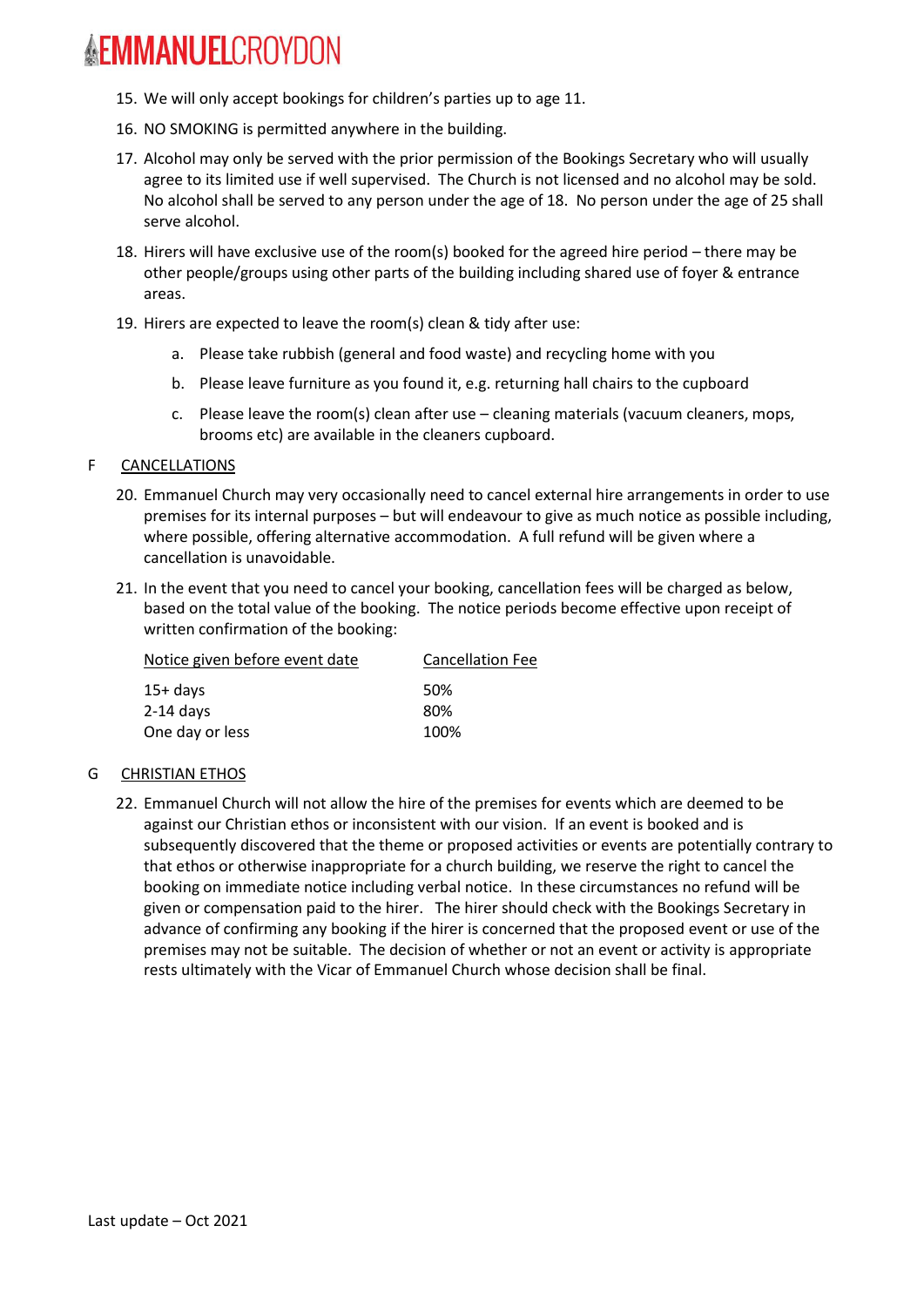## **AGREEMENT:**

|                                                               | By confirming the hire details the hirer agrees to abide by the Terms and Conditions of this booking at |  |
|---------------------------------------------------------------|---------------------------------------------------------------------------------------------------------|--|
|                                                               | Emmanuel Church premises – and that they have read and agree to abide by the Safequarding Children and  |  |
| Vulnerable Adults policies and procedures of Emmanuel Church. |                                                                                                         |  |
| Signed:                                                       | Print Name:                                                                                             |  |

| pigned |  |
|--------|--|
|        |  |

Date: Date: **Emmanuel Booking ref:** Emmanuel Booking ref: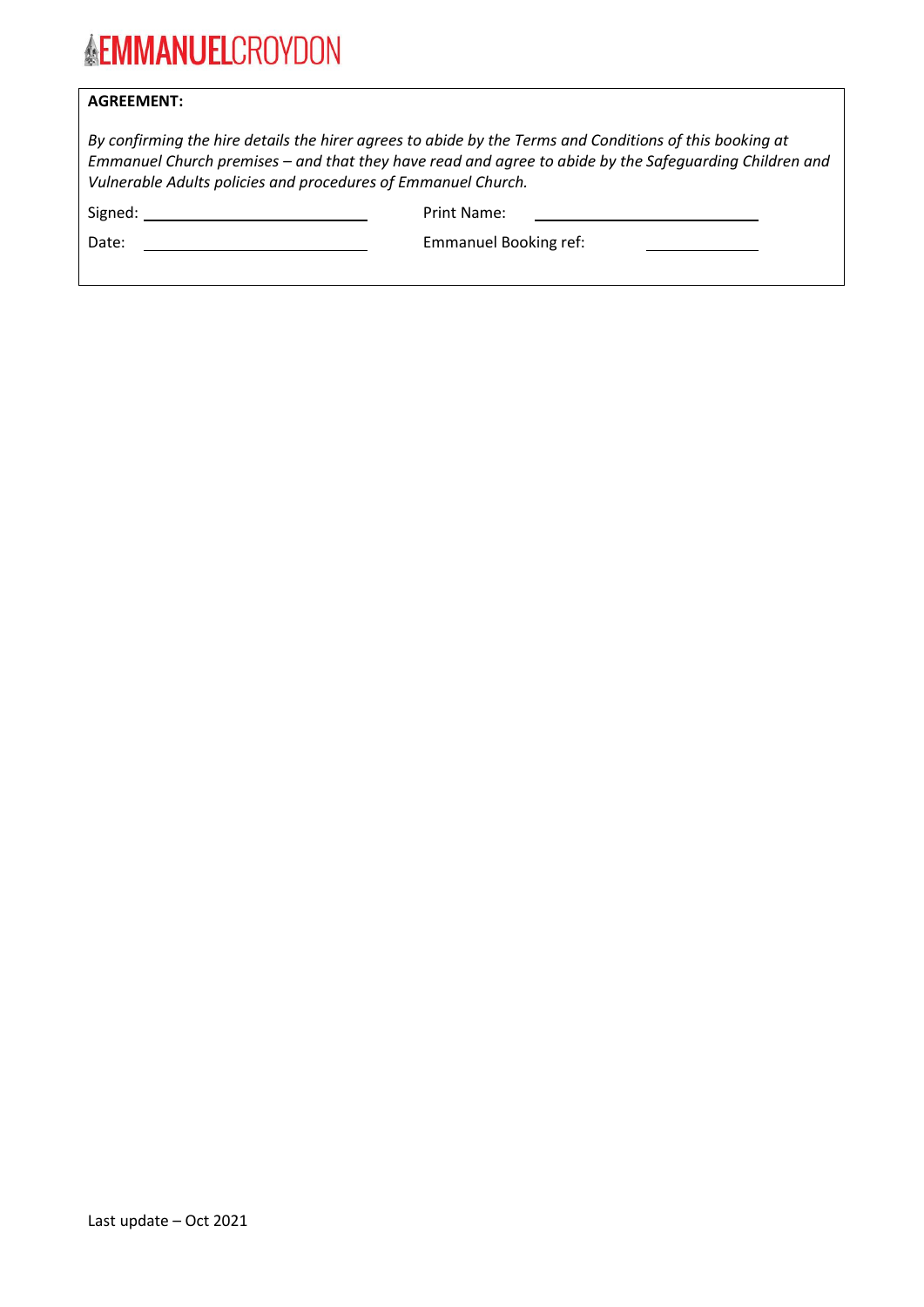#### **Appendix B - The Small Print**

- 1. The discretionary returnable deposit does not limit the liability of the hirer in case of damages made to the premises during the booking period.
- 2. Interest on unpaid invoices will be charged at 5% above the base rate of CAF Bank plc. In the event of invoices being outstanding for longer than 90 days Emmanuel Church reserves the right to cancel all your outstanding bookings and all outstanding invoices will become immediately due and payable.
- 3. Interest will be charged (5% above base rate of CAF Bank) in the event of unpaid invoices and Emmanuel Church has the right to cancel outstanding bookings after 60 days.
- 4. In so far as it is permitted by law, the hirer agrees that (1) Emmanuel Church shall not be liable to the hirer, its employees and guests or any third party for any losses, damage, personal or other injury to any of them or their belongings or otherwise; or for any equipment brought onto the premises including motor vehicles and (2) the hirer will indemnify and keen indemnified Emmanuel Church against losses, damages, costs, actions, proceedings, liabilities however arising in connection with the use of the premises including in particular as a result of any breach or nonobservance of these Terms & Conditions or the Guidance Notes For Church Users or other such rules and regulations made by Emmanuel Church from time to time as may be notified to the hirer.
- 5. The hirer is a licensee during the hire period which may be terminated in writing for any reason at any time by Emmanuel Church and the hirer has no proprietary or other rights of occupancy or security of tenure in relation to the room(s) hired or any premises used by the hirer. The hirer does not have any exclusive possession of any part of the premises used. In addition to its rights to terminate this agreement as above, Emmanuel Church reserves the right to offer alternative accommodation. If Emmanuel Church terminates this agreement then provided the hirer is not in breach of these Terms & Conditions including documents referred to then the hirer shall be entitled to a refund of any deposit or hire fee paid in advance for the period of hire which has been cancelled.
- 6. In the event of circumstances beyond the control of Emmanuel Church which prevents the church being able to provide the facilities set out in this agreement Emmanuel Church will have no liability in respect of any losses or damage arising directly or indirectly from such circumstances except for the deposit or hire fee which shall be refunded.
- 7. The premises may only be used by the hirer on this agreement for the purpose and period indicated. No third party may rely on the rights granted by this agreement.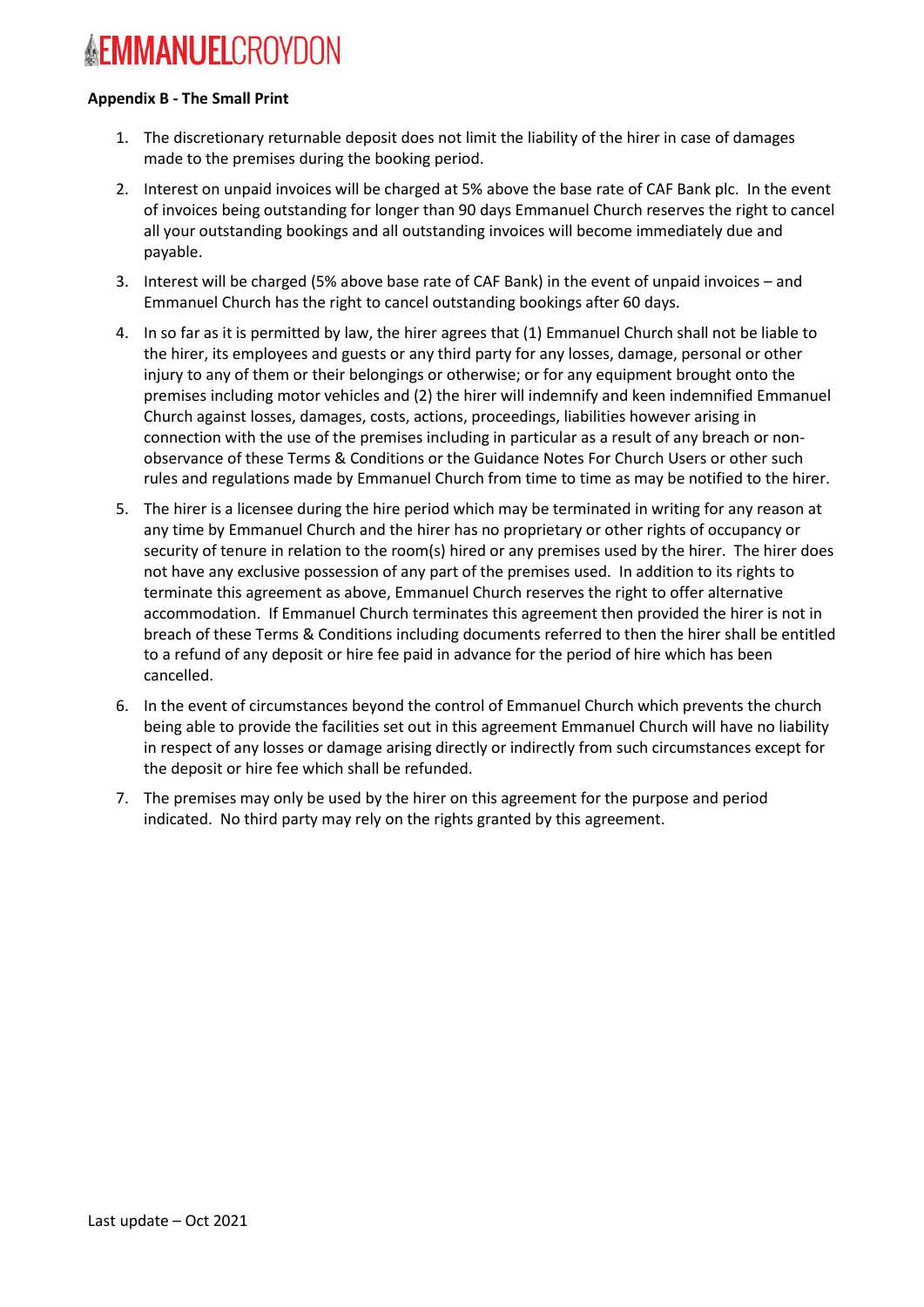## **Appendix B - SAFEGUARDING**

The Parochial Church Council of Emmanuel Church has a Policy and Procedures for Safeguarding Children and Adults who may be vulnerable, a sample copy is attached. Your booking agreement is conditional upon you complying with it.

You are required to ensure that children and adults who may be vulnerable are protected at all times, by taking all reasonable steps to prevent injury, illness, loss or damage occurring; and that you carry full liability insurance for this.

In particular this means that:

- a. You will comply with the following Guidelines for Activities with children and young people/adults who may be vulnerable
- b. You will recruit safely all current paid and voluntary workers who work in regulated activity with children and/or vulnerable adults, by obtaining satisfactory disclosures from the Disclosure and Barring Service (DBS), and keeping records of dates and disclosure numbers indefinitely.
- c. You will keep a list of the names of all paid and voluntary workers with regular and direct contact with children/adults who may be vulnerable, and update it annually.
- d. You will always have at least two leaders over the age of 18 years in any group of children and young people, no matter how small the group
- e. No person under the age of 18 years will be left in charge of children of any age
- f. No child or group of children or young people should be left unattended at any time
- g. A register of children or adults who may be vulnerable attending the activity will be kept. This will include details of their name & next of kin contact details
- h. You will immediately (within 24 hours) inform the Parish Safeguarding Officer of (i) the occurrence of any incidents or allegations of abuse or causes of concern relating to members or leaders of your organisation, and contact details for the person in your organisation who is dealing with it and of (ii) any known offenders against children or vulnerable adults seeking to join your membership, and manage such allegations or agreements with offenders I cooperation with statutory agencies and with the church.

The Parish Safeguarding Officers for Emmanuel Church are:

Safeguarding Officer: Linda Penn (07586 357268) [\(safeguarding@emmanuelcroydon.org.uk](mailto:safeguarding@emmanuelcroydon.org.uk) )

Deputy Safeguarding Officer (Children and Youth): Clare Fillingham (0208 688 6676) Deputy Safeguarding Officer (Vulnerable Adults): Allyson Keresey (0208 688 6676)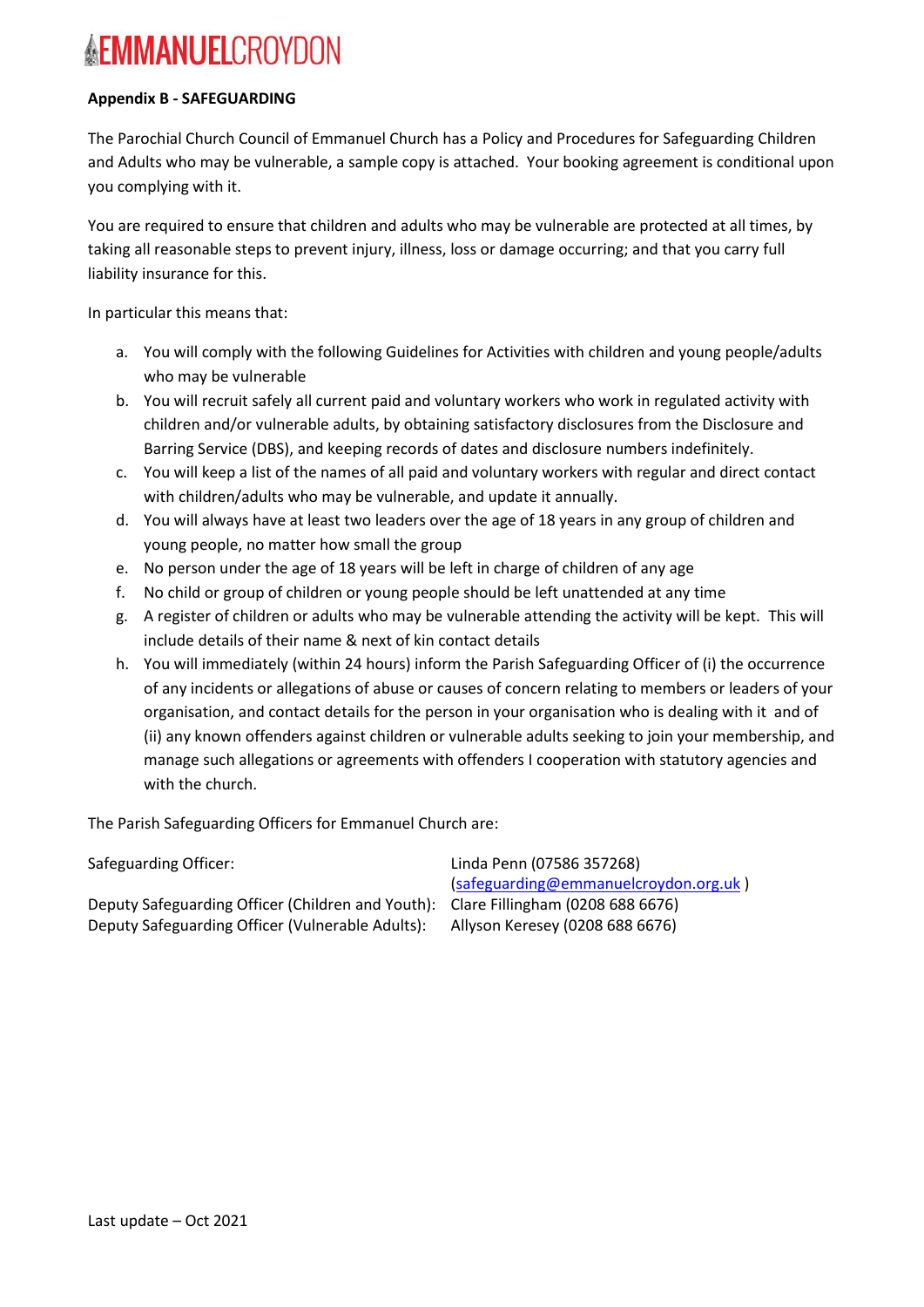## **Policy for Safeguarding Children and Young People**

### **We are committed to promoting and supporting environments which:**

- Are youth-friendly and child-friendly and nurture their positive development.
- Enable children and young people to be active contributors to the church community.
- Protect children and young people from actual or potential harm.
- Enable and encourage concerns to be raised and responded to openly and consistently.

#### **We recognise that:**

- The welfare of the child or young person is paramount.
- All children (regardless of age, disability, gender, racial heritage, religious belief, sexual
- orientation or identity) have the right to equal protection from all types of harm or abuse.

• Abuse of children can occur in all communities and is most likely to occur within families and by people known to the child.

• Working in partnership with children, young people, their parents, carers and other agencies is essential in promoting young people's welfare.

- There is an ever-changing Social Media and 'App' usage; we will therefore follow Diocesan guidelines, in all respects, to social media and 'App' usage. This will include staff and volunteers never contacting a child or young person by direct message or private chat (DM).
- All messaging between volunteers and young people where pastoral meetings are arranged will also include another member of staff/team on platforms such as 'whatsapp'.
- The details of the meeting (time and location) will also be logged with the main office on a central Children/Youth ministry calendar.
- Where a child or young person, or another, is deemed 'in danger' confidentiality is never to be assumed. Such information will be shared for the benefit of the child/young person.

#### **We will endeavour to safeguard children and young people by:**

#### **In all our activities -**

• Valuing, listening to and respecting children and young people.

• Fostering and encouraging best practice by setting standards for working with children and young people, in co-operation with statutory bodies, voluntary agencies and other faith

- communities.
- Taking measures to ensure parents/careers photographs and video footage is kept for personal use only, with clearly communicated restrictions on social media sharing.
- Ensuring the Data Protection Act is followed at all times with respect to all activities.

#### **In our recruitment of paid staff and volunteers, following Diocesan procedures in -**

• Ensuring careful selection and recruitment of ordained and lay ministers, voluntary workers, and paid workers with children and young people, in line with safer recruitment principles and checks.

- Providing supervision, support and training.
- Ensuring all staff and volunteers are aware they can speak to the Safeguarding Lead with any safeguarding concerns.

#### **In our publicity -**

• Sharing information about good safeguarding practice with children, parents, and all those working with them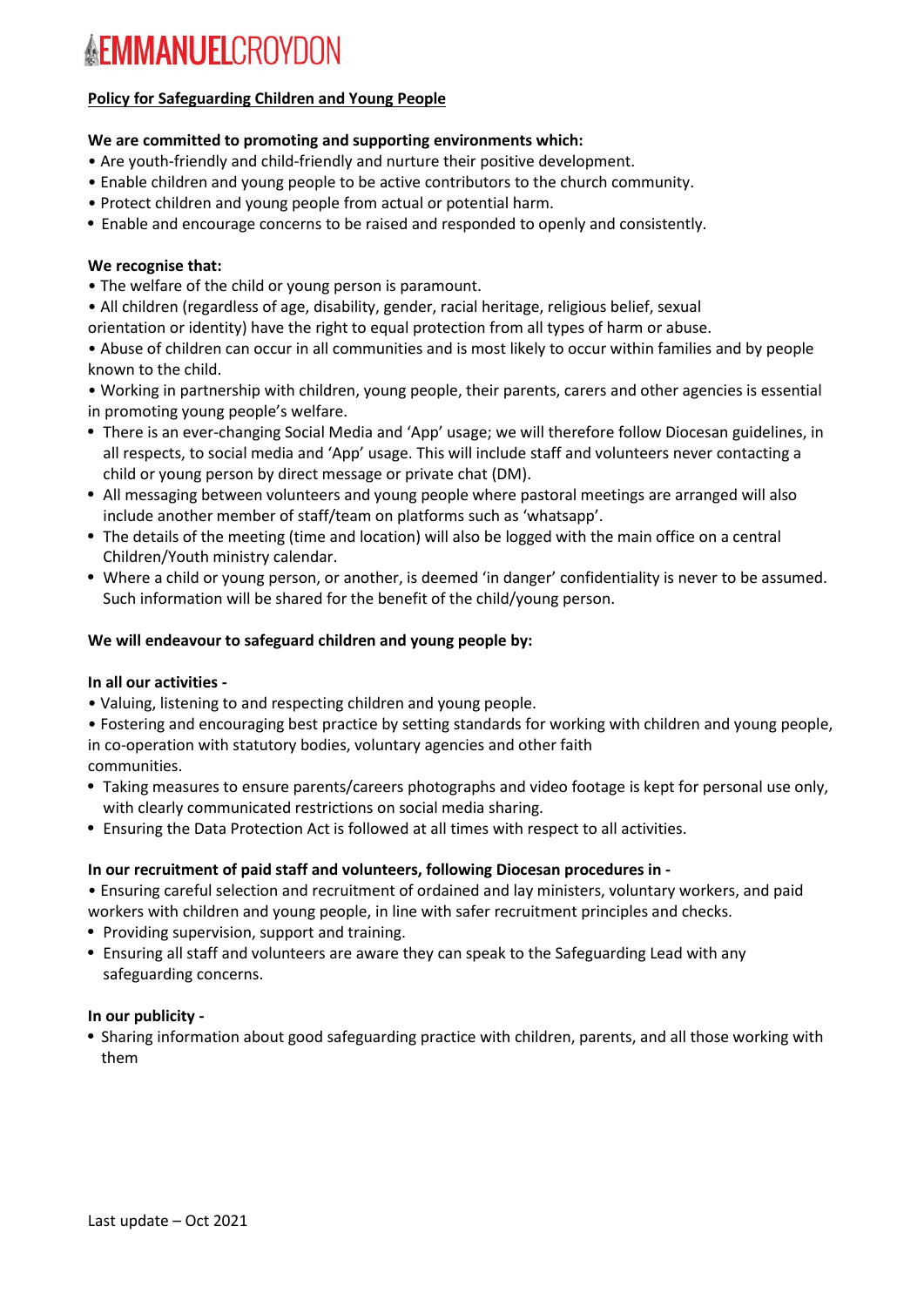#### **When concerns are raised, following Diocesan procedures in -**

• Responding without delay to every concern raised that a child or young person may have been harmed, or be at risk from harm; or about the behaviour of an adult or child.

• Working with the diocese and appropriate statutory bodies during an investigation into child abuse, including when allegations are made against a member of the church community.

• Challenging any abuse of power, especially by anyone in a position of trust.

#### **In our care -**

• Ensuring that informed and appropriate pastoral care is offered to any child, young person or adult who has suffered abuse.

• Ensuring that appropriate pastoral care is offered to any member of our church community against whom an allegation is made.

#### **In our supervision, following Diocesan procedures in -**

• Ensuring, in partnership with the diocese and other agencies, that care and supervision is provided for any member of our church community known to have offended against a child or young person, or to pose a risk to them.

## **Policy for Safeguarding Adults who may be Vulnerable**

A vulnerable adult is defined as someone *"who is or may be in need of community care services by reason of* disability, age or illness; and is or may be unable to take care of him or herself, or unable to protect him or *herself against significant harm or exploitation".*

## **We are committed to promoting and supporting environments which:**

• Ensure that all people feel welcomed, respected and safe from abuse.

- Encourage adults who may be vulnerable to lead as independent a life as possible, to choose how to lead their life, and to be active contributors to the church community.
- Protect adults who may be vulnerable from actual or potential harm.
- Enable and encourage concerns to be raised and responded to openly and consistently.

#### **We recognise that:**

• Everyone has different levels of vulnerability, and that each of us may be regarded as vulnerable at some time in our lives.

• All adults who may be vulnerable (regardless of age, disability, gender, racial heritage,

religious belief, sexual orientation or identity) have the right to equal protection from all types of harm or abuse.

• Abuse of adults who may be vulnerable can occur in all communities and is most likely to occur within families and by people known to them.

• Working in partnership with adults who may be vulnerable, their carers and other agencies is essential in promoting their welfare.

## **We will endeavour to safeguard adults who may be vulnerable by:**

#### **In all our activities -**

• Valuing, listening to and respecting adults who may be vulnerable

• Fostering and encouraging best practice by setting standards for working with adults who may be vulnerable, and boundaries for acceptable behaviour, in co-operation with statutory bodies, voluntary agencies and other faith communities. This will include all vulnerable adults offered transport to church activities being escorted by a DBS responsible person.